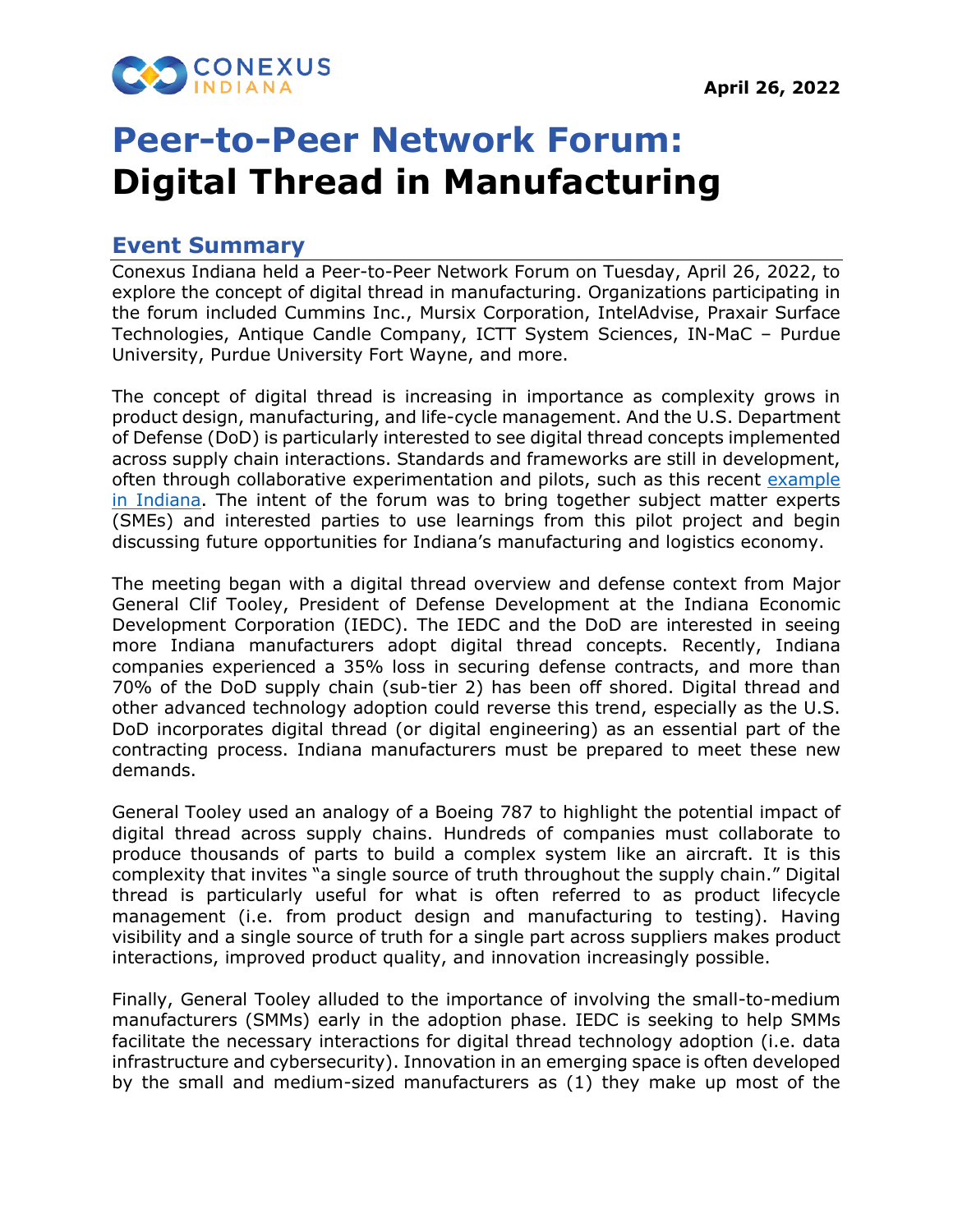

manufacturing economy, and (2) they are the entities that will need to implement an enterprise-wide approach.

The second half of the forum included a presentation from Indiana's "Team Top Gun," comprising Mursix Corporation, Cummins, ICTT System Sciences and IntelAdvise. The IEDC, the Air Force Research Lab (AFRL) and the Indiana Defense Network funded the collaboration. The \$250,000 grant funding is being used to identify new ways to meet the demands discussed earlier by General Tooley.

Bill Schindel, President at ICTT System Sciences, provided an excellent overview of

digital thread as well as the 'what, how and why' behind the work conducted by Team Top Gun (the PowerPoint slides are available [here\)](https://cicpindiana.box.com/s/47a8oqs5fl5d1ehtqjo2b7k648v5pj2a). The pilot project used a *real-world* part, described as an "O-Ring Seal," produced by Mursix for Cummins.



Bill also gave an overview of the various stakeholders and how they work together to achieve project objectives. Among the top objectives were collaboration between a SMM and OEM, shared learnings for workforce development and public sector partners as well as an improved framework for standardization digital thread standardization. Key stakeholders include:

- Small to Mid-size Manufacturer Mursix
- Original Equipment Manufacturer Cummins.
- Customer aka End User AFRL
- Economic Development Indiana Defense Network
- Workforce Development Purdue Polytechnic
- Technical Assistance IntelAdvise and ICTT System Sciences

Susan Carlock, VP of Business Development at Mursix, shared learnings from the perspective of an SMM. Mursix's goal was to improve competitiveness, transparency, and collaboration with the OEM. Part of achieving this goal meant sharing data on its manufacturing processes, purchasing, quality, and more. Achieving a connected data flow from SMM to OEM can be challenging because technologies, product specifications, and data formats are hard to define, agree upon, and share securely. But Mursix accomplished it by making big investments in time, effort, and education.

Finally, Steven Stahley, Director of Excellence Measurement at Cummins, shared learnings from the perspective of an OEM. The key objectives for Cummins where to strengthen its Industry 4.0 strategy, enhance workforce development relations with university partners, and bolster collaboration with the Indiana supplier ecosystem. Steve shared a significant insight: SMMs and OEMs need to develop a *digital roadmap* to integrate systems. To get started with digital thread, companies might ask themselves: "What systems do we use in our present state today? How well connected are they to each other?" From there, companies can pick one connection and work on how to improve it (i.e. strengthen a section of their digital thread one piece at a time).